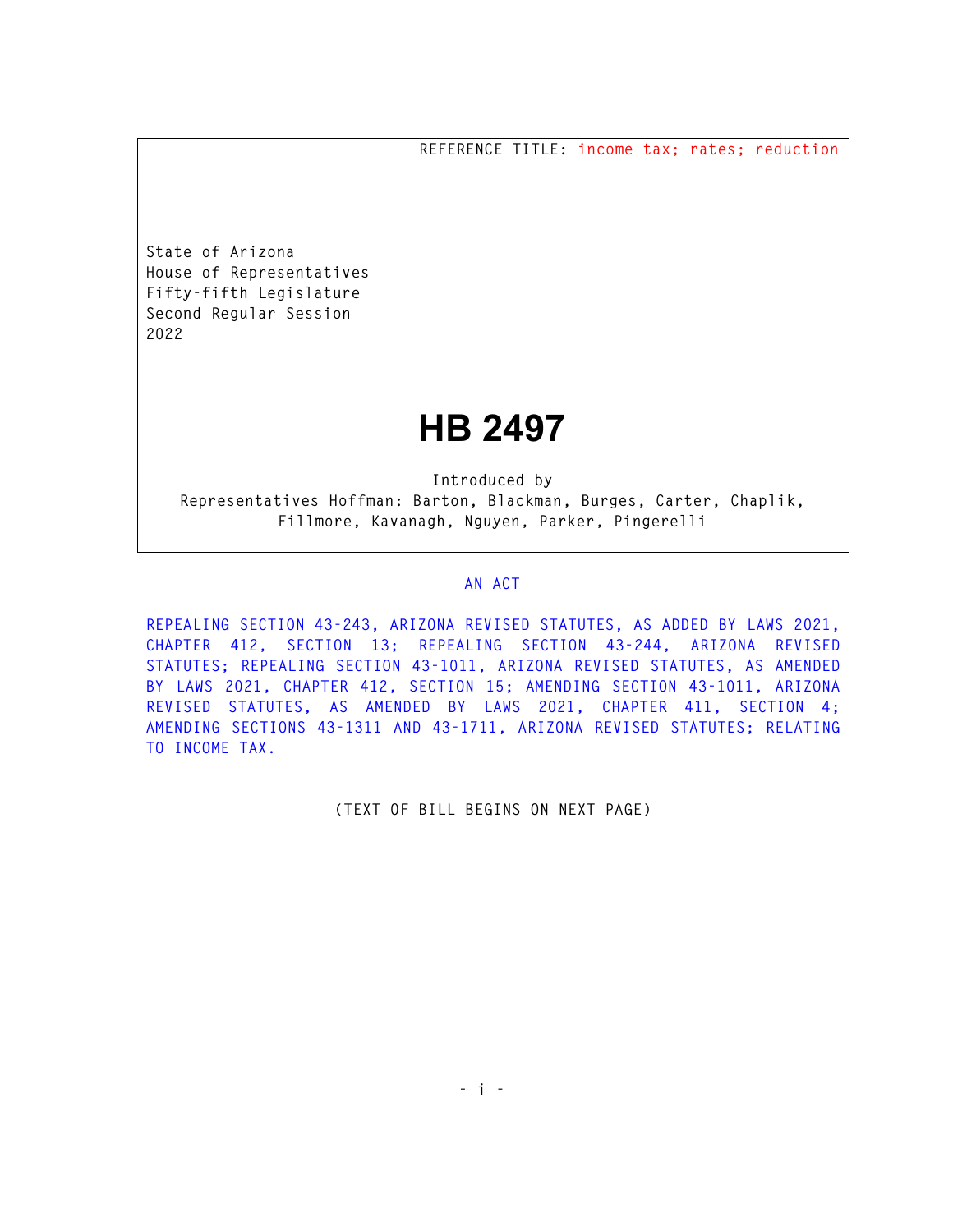**1 Be it enacted by the Legislature of the State of Arizona: 2 Section 1. Repeal 3 A. Section 43-243, Arizona Revised Statutes, as added by Laws 2021, 4 chapter 412, section 13. 5 B. Section 43-244, Arizona Revised Statutes. 6 C. Section 43-1011, Arizona Revised Statutes, as amended by Laws 7 2021, chapter 412, section 15, are repealed. 8 Sec. 2. Section 43-1011, Arizona Revised Statutes, as amended by 9 Laws 2021, chapter 411, section 4, is amended to read: 10 43-1011. Taxes and tax rates 11 A. There shall be levied, collected and paid for each taxable year 12 on the entire taxable income of every resident of this state and on the 13 entire taxable income of every nonresident that is derived from sources 14 within this state taxes determined in the following manner: 15 1. For taxable years beginning from and after December 31, 1996 16 through December 31, 1997: 17 (a) In the case of a single person or a married person filing 18 separately: 19 If taxable income is: The tax is: 20 \$0 — \$10,000 2.90% of taxable income 21 \$10,001 — \$25,000 \$290, plus 3.30% of the excess 22 over \$10,000 23 \$25,001 — \$50,000 \$785, plus 3.90% of the excess 24 over \$25,000 25 \$50,001 — \$150,000 \$1,760, plus 4.80% of the excess 26 over \$50,000 27 \$150,001 and over \$6,560, plus 5.17% of the excess 28 over \$150,000 29 (b) In the case of a married couple filing a joint return or a 30 single person who is a head of a household: 31 If taxable income is: The tax is: 32 \$0 — \$20,000 2.90% of taxable income 33 \$20,001 — \$50,000 \$580, plus 3.30% of the excess 34 over \$20,000 35 \$50,001 — \$100,000 \$1,570, plus 3.90% of the excess 36 over \$50,000 37 \$100,001 — \$300,000 \$3,520, plus 4.80% of the excess 38 over \$100,000 39 \$300,001 and over \$13,120, plus 5.17% of the 40 excess over \$300,000 41 2. For taxable years beginning from and after December 31, 1997 42 through December 31, 1998:**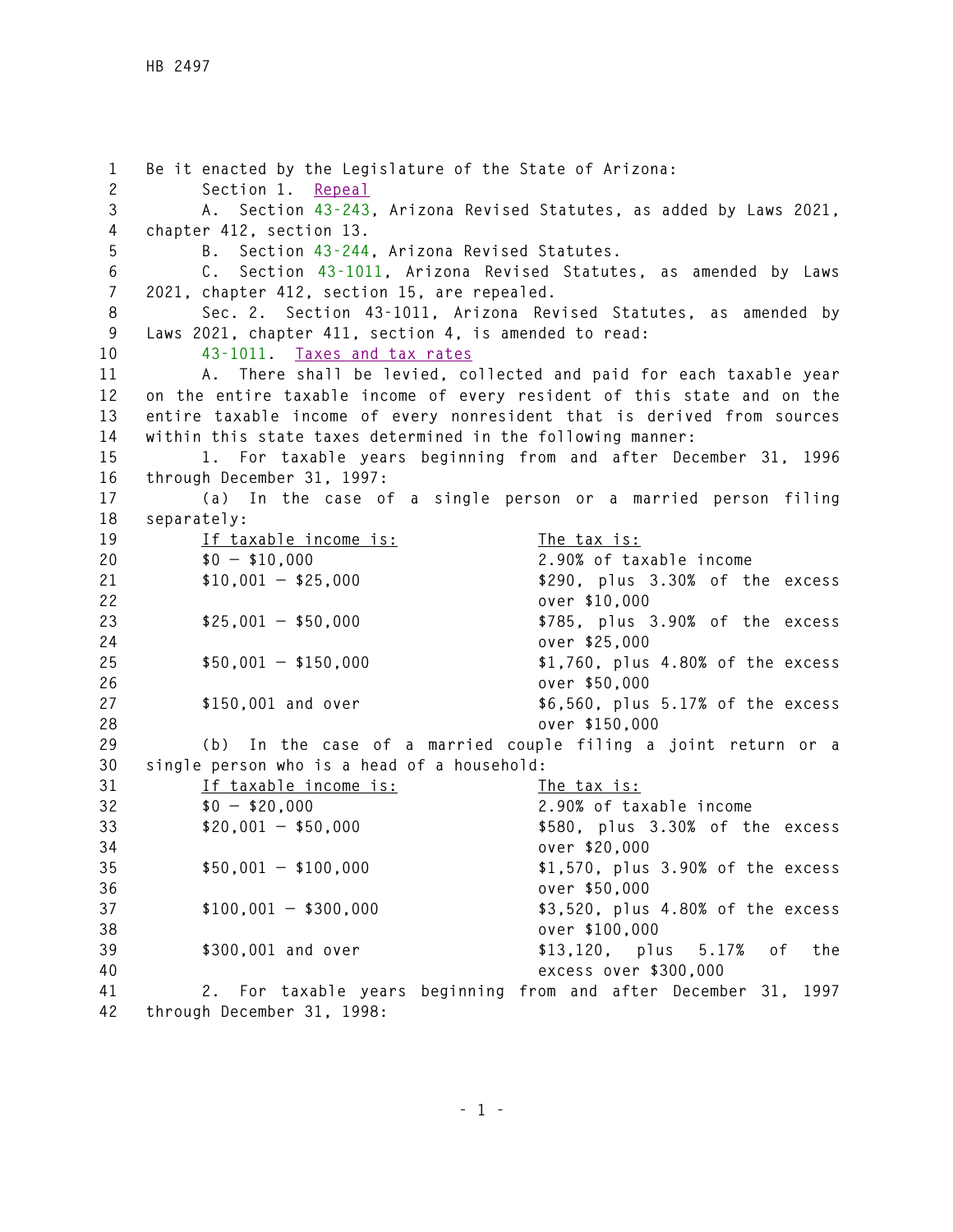**1 (a) In the case of a single person or a married person filing 2 separately: 3 If taxable income is: The tax is: 4 \$0 — \$10,000 2.88% of taxable income 5 \$10,001 — \$25,000 \$288, plus 3.24% of the excess 6 over \$10,000 7 \$25,001 — \$50,000 \$774, plus 3.82% of the excess 8 over \$25,000 9 \$50,001 — \$150,000 \$1,729, plus 4.74% of the excess 10 over \$50,000 11 \$150,001 and over \$6,469, plus 5.10% of the excess 12 over \$150,000 13 (b) In the case of a married couple filing a joint return or a 14 single person who is a head of a household: 15 If taxable income is: The tax is: 16 \$0 — \$20,000 2.88% of taxable income 17 \$20,001 — \$50,000 \$576, plus 3.24% of the excess 18 over \$20,000 19 \$50,001 — \$100,000 \$1,548, plus 3.82% of the excess 20 over \$50,000 21 \$100,001 — \$300,000 \$3,458, plus 4.74% of the excess 22 over \$100,000 23 \$300,001 and over \$12,938, plus 5.10% of the 24 excess over \$300,000 25 3. For taxable years beginning from and after December 31, 1998 26 through December 31, 2005: 27 (a) In the case of a single person or a married person filing 28 separately: 29 If taxable income is: The tax is: 30 \$0 — \$10,000 2.87% of taxable income 31 \$10,001 — \$25,000 \$287, plus 3.20% of the excess 32 over \$10,000 33 \$25,001 — \$50,000 \$767, plus 3.74% of the excess 34 over \$25,000 35 \$50,001 — \$150,000 \$1,702, plus 4.72% of the excess 36 over \$50,000 37 \$150,001 and over \$6,422, plus 5.04% of the excess 38 over \$150,000 39 (b) In the case of a married couple filing a joint return or a 40 single person who is a head of a household: 41 If taxable income is: The tax is: 42 \$0 — \$20,000 2.87% of taxable income 43 \$20,001 — \$50,000 \$574, plus 3.20% of the excess 44 over \$20,000**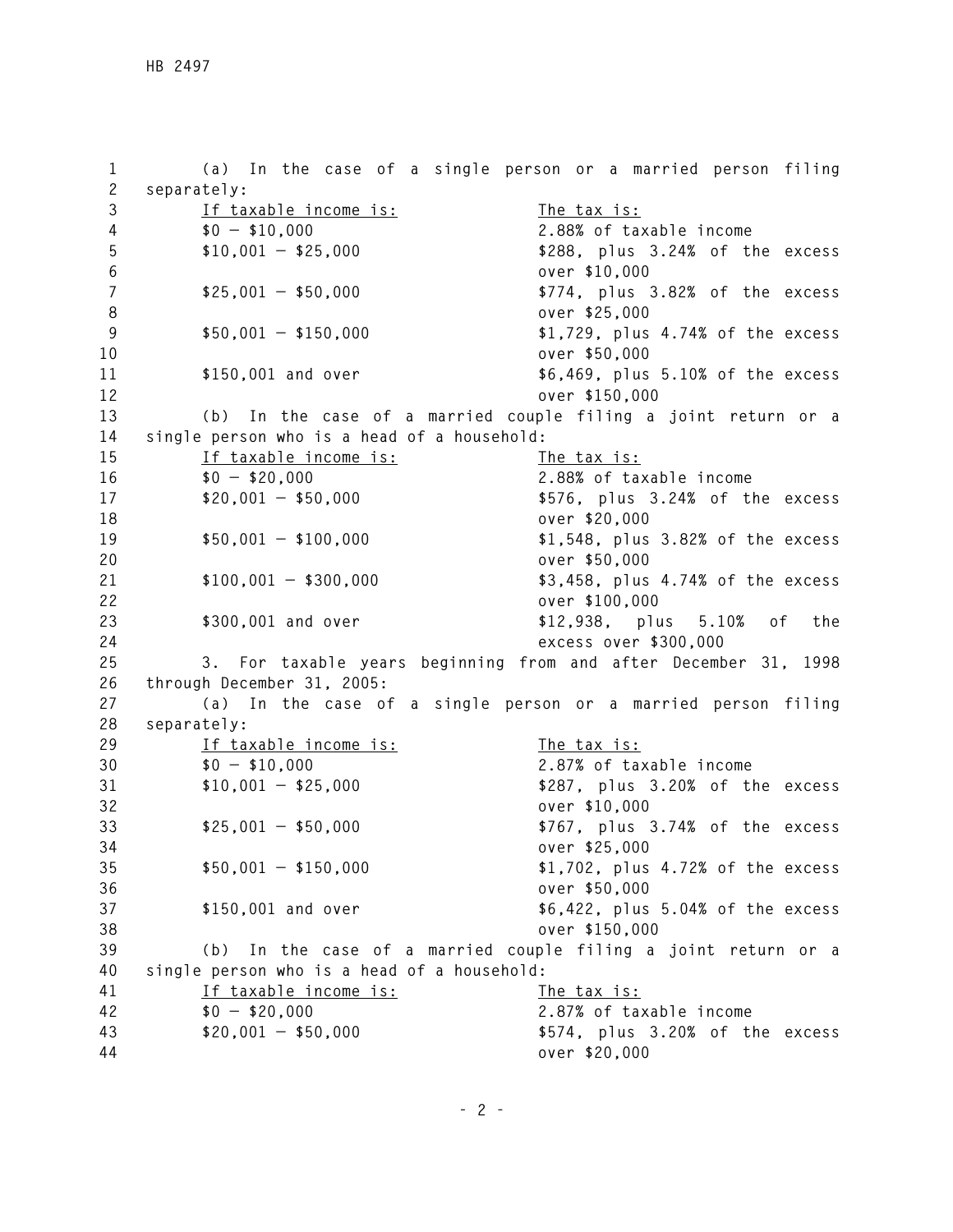**1 \$50,001 — \$100,000 \$1,534, plus 3.74% of the excess 2 over \$50,000 3 \$100,001 — \$300,000 \$3,404, plus 4.72% of the excess 4 over \$100,000 5 \$300,001 and over \$12,844, plus 5.04% of the 6 excess over \$300,000 7 4. For taxable years beginning from and after December 31, 2005 8 through December 31, 2006: 9 (a) In the case of a single person or a married person filing 10 separately:**  11 If taxable income is: The tax is: **12 \$0 — \$10,000 2.73% of taxable income 13 \$10,001 — \$25,000 \$273, plus 3.04% of the excess 14 over \$10,000 15 \$25,001 — \$50,000 \$729, plus 3.55% of the excess 16 over \$25,000 17 \$50,001 — \$150,000 \$1,617, plus 4.48% of the excess 18 over \$50,000 19 \$150,001 and over \$6,097, plus 4.79% of the excess 20 over \$150,000 21 (b) In the case of a married couple filing a joint return or a 22 single person who is a head of a household: 23 If taxable income is: The tax is: 24 \$0 — \$20,000 2.73% of taxable income 25 \$20,001 — \$50,000 \$546, plus 3.04% of the excess 26 over \$20,000 27 \$50,001 — \$100,000 \$1,458, plus 3.55% of the excess 28 over \$50,000 29 \$100,001 — \$300,000 \$3,233, plus 4.48% of the excess 30 over \$100,000 31 \$300,001 and over \$12,193, plus 4.79% of the 32 excess over \$300,000 33 5. Subject to subsections B and C of this section, for taxable 34 years beginning from and after December 31, 2006 through December 31, 35 2018: 36 (a) In the case of a single person or a married person filing 37 separately: 38 If taxable income is: The tax is: 39 \$0 — \$10,000 2.59% of taxable income 40 \$10,001 — \$25,000 \$259, plus 2.88% of the excess 41 over \$10,000 42 \$25,001 — \$50,000 \$691, plus 3.36% of the excess 43 over \$25,000 44 \$50,001 — \$150,000 \$1,531, plus 4.24% of the excess 45 over \$50,000**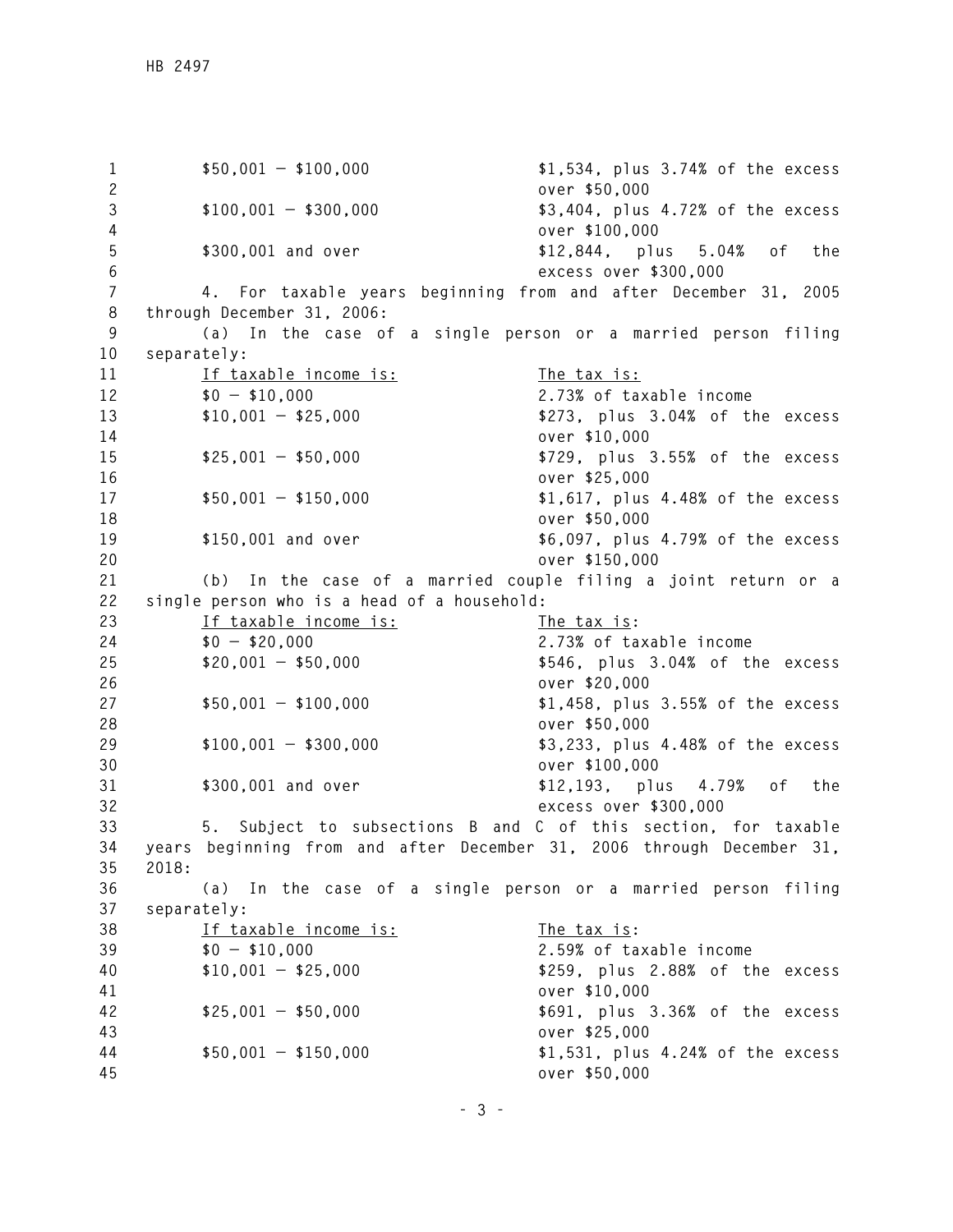**1 \$150,001 and over \$5,771, plus 4.54% of the excess 2 over \$150,000 3 (b) In the case of a married couple filing a joint return or a 4 single person who is a head of a household: 5 If taxable income is: The tax is: 6 \$0 — \$20,000 2.59% of taxable income 7 \$20,001 — \$50,000 \$518, plus 2.88% of the excess 8 over \$20,000 9 \$50,001 — \$100,000 \$1,382, plus 3.36% of the excess 10 over \$50,000 11 \$100,001 — \$300,000 \$3,062, plus 4.24% of the excess 12 over \$100,000 13 \$300,001 and over \$11,542, plus 4.54% of the 14 excess over \$300,000 15 6. Subject to subsections D and E of this section, for taxable 16 years beginning from and after December 31, 2018 THROUGH DECEMBER 31, 17 2021: 18 (a) In the case of a single person or a married person filing 19 separately: 20 If taxable income is: The tax is: 21 \$0 — \$26,500 2.59% of taxable income 22 \$26,501 — \$53,000 \$686, plus 3.34% of the amount 23 over \$26,500 24 \$53,001 — \$159,000 \$1,571, plus 4.17% of the 25 amount over \$53,000 26 \$159,001 and over \$5,991, plus 4.50% of the amount 27 over \$159,000 28 (b) In the case of a married couple filing a joint return or a 29 single person who is a head of a household: 30 If taxable income is: The tax is: 31 \$0 — \$53,000 2.59% of taxable income 32 \$53,001 — \$106,000 \$1,373, plus 3.34% of the amount 33 over \$53,000 34 \$106,001 — \$318,000 \$3,143, plus 4.17% of the amount 35 over \$106,000 36 \$318,001 and over \$11,983, plus 4.50% of the 37 amount over \$318,000 38 7. SUBJECT TO SUBSECTION E OF THIS SECTION, FOR TAXABLE YEARS 39 BEGINNING FROM AND AFTER DECEMBER 31, 2021 THROUGH DECEMBER 31, 2022, THE 40 TAX IS 2.5% OF TAXABLE INCOME. 41 8. SUBJECT TO SUBSECTION E OF THIS SECTION, FOR TAXABLE YEARS 42 BEGINNING FROM AND AFTER DECEMBER 31, 2022, THE TAX IS 1.5% OF TAXABLE 43 INCOME. 44 B. For the taxable year beginning from and after December 31, 2014 45 through December 31, 2015, the department shall adjust the income dollar**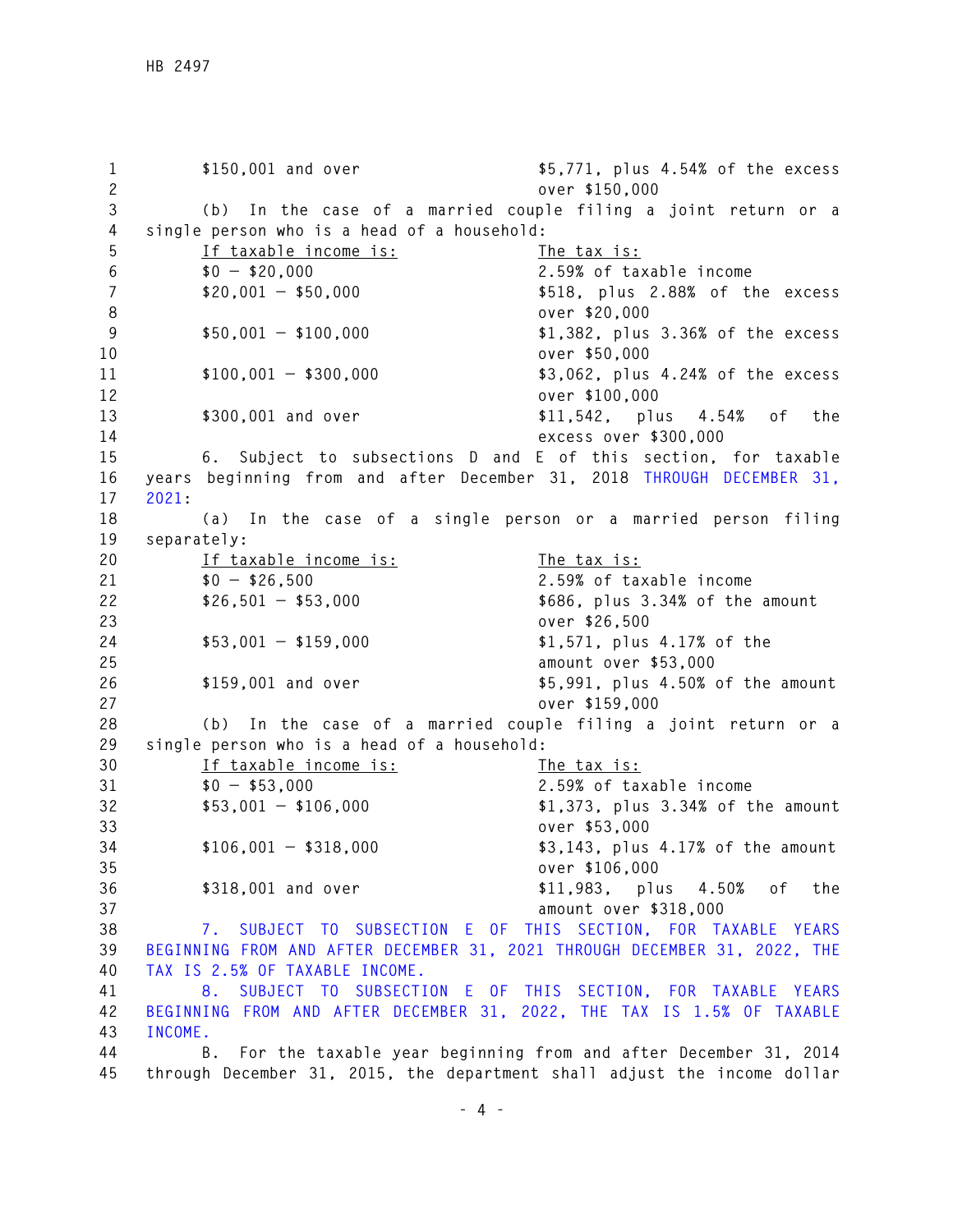**1 amounts for each rate bracket prescribed by subsection A, paragraph 5 of 2 this section according to the average annual change in the metropolitan 3 Phoenix consumer price index published by the United States department of 4 labor, bureau of labor statistics. The revised dollar amounts shall be 5 raised to the nearest whole dollar. The income dollar amounts for each 6 rate bracket may not be revised below the amounts prescribed in the prior 7 taxable year.** 

**8 C. For each taxable year beginning from and after December 31, 2015 9 through December 31, 2018, the department shall adjust the income dollar 10 amounts for each rate bracket prescribed by subsection A, paragraph 5 of 11 this section according to the average annual change in the metropolitan 12 Phoenix consumer price index published by the United States department of 13 labor, bureau of labor statistics. The revised dollar amounts shall be 14 raised to the nearest whole dollar. The income dollar amounts for each 15 rate bracket may not be revised below the amounts prescribed in the prior 16 taxable year.** 

**17 D. For each taxable year beginning from and after December 31, 2019 18 THROUGH DECEMBER 31, 2021, the department shall adjust the income dollar 19 amount for each rate bracket prescribed by subsection A, paragraph 6 of 20 this section according to the average annual change in the metropolitan 21 Phoenix consumer price index published by the United States department of 22 labor, bureau of labor statistics. The revised dollar amounts shall be 23 raised to the nearest whole dollar. The income dollar amounts for each 24 rate bracket may not be revised below the amounts prescribed in the prior 25 taxable year.** 

**26 E. For each taxable year beginning from and after December 31, 27 2020, for taxable income that is subject to the income tax surcharge 28 imposed by section 43-1013, the combined tax rate of the income tax 29 surcharge imposed by section 43-1013 and the highest tax rate imposed by 30 subsection A, paragraph 6, 7, OR 8 or 9 of this section may not exceed 31 four and one-half percent. If the combined tax rate exceeds four and 32 one-half percent, the highest tax rate imposed by subsection A, paragraph 33 6, 7, OR 8 or 9 of this section shall be reduced so that the combined tax 34 rate is four and one-half percent. The department may adopt rules 35 pursuant to title 41, chapter 6 to carry out this subsection.** 

**36 Sec. 3. Section 43-1311, Arizona Revised Statutes, is amended to 37 read:** 

- 
- 

## **38 43-1311. Tax imposed on estates and trusts; rates; annual 39 adjustment**

**40 A. Except for trusts that are taxable as partnerships or 41 corporations under the internal revenue code, the income of estates or of 42 any kind of property held in trust is subject only to the income tax 43 imposed by subsection B of this section.** 

**44 B. There shall be levied, collected and paid for each taxable year 45 on the entire taxable income of every resident trust of this state and on**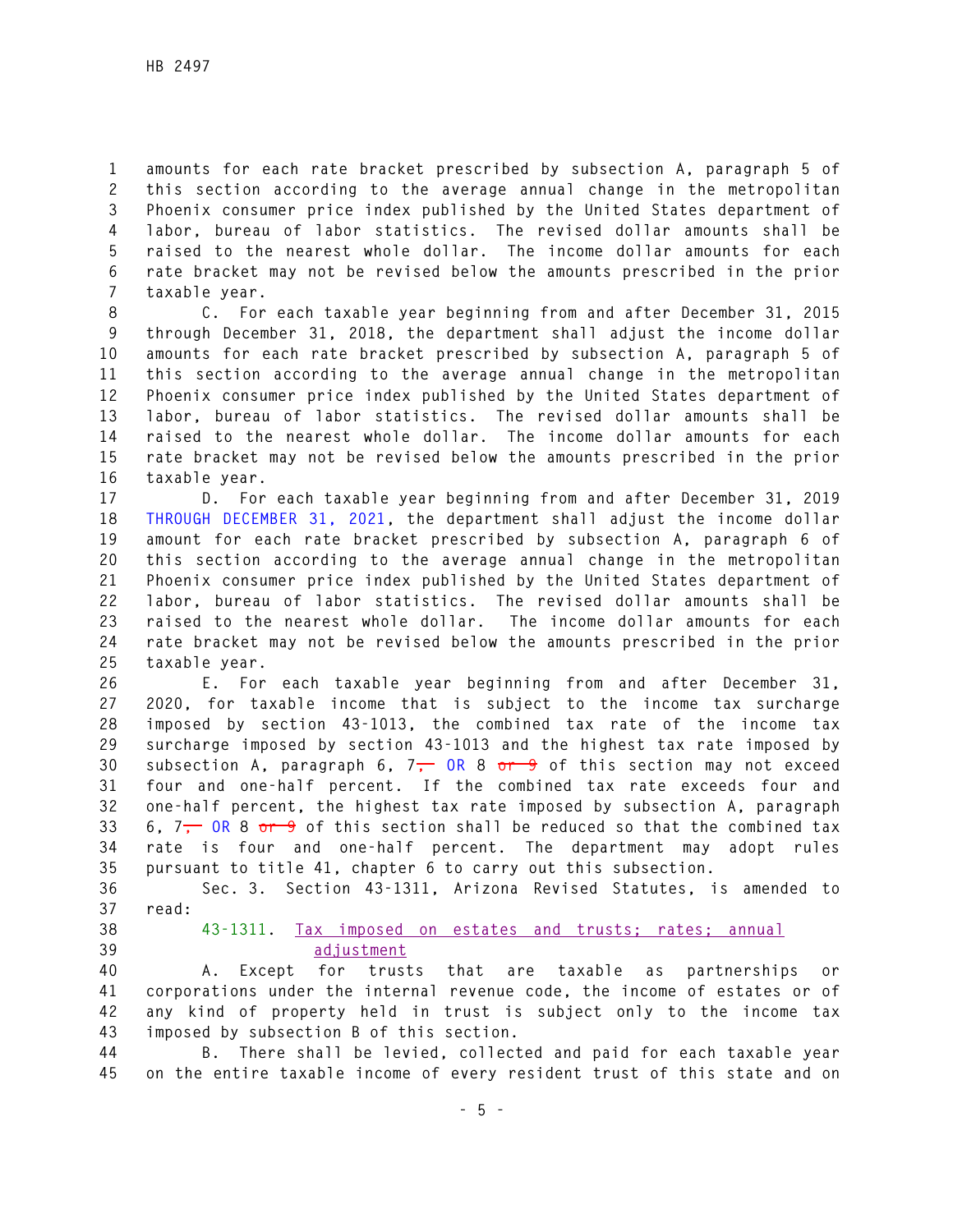**1 the entire taxable income of nonresident trust that is derived from 2 sources within this state taxes determined in the following manner: 3 1. For taxable years beginning from and after December 31, 2020 4 through December 31, 2021: 5 If taxable income is: The tax is: 6 \$0 — \$27,272 2.59% of taxable income 7 \$27,273 — \$54,544 \$686, plus 3.34% of the amount 8 over \$27,272 9 \$54,545 — \$163,632 \$1,571, plus 4.17% of the 10 amount over \$54,544 11 \$163,633 and over \$5,991, plus 4.50% of the amount 12 over \$163,632 13 2. Subject to subsection C of this section, for taxable years 14 beginning from and after December 31, 2021 through December 31 of the year 15 in which notice is provided to the department pursuant to section 43-244, 16 subsection A or subsection B, paragraph 1: 17 If taxable income is: The tax is: 18 \$0 — \$27,272 2.55% of taxable income**  19 **\$27,273 and over 19 10 100 \$695, plus 2.98% of the amount 20 over \$27,272 21 3. Subject to subsection C of this section, for taxable years 22 beginning from and after December 31 of the year in which notice is 23 provided to the department pursuant to section 43-244, subsection A or 24 subsection B, paragraph 1 through December 31 of the year in which notice 25 is provided to the department pursuant to section 43-244, subsection B, 26 paragraph 2: 27 If taxable income is: The tax is: 28 \$0 — \$27,272 2.53% of taxable income 29 \$27,273 and over \$690, plus 2.75% of the amount 30 over \$27,272 31 4. 2. For taxable years beginning from and after December 31, 2021 32 THROUGH DECEMBER 31, 2022, of the year in which notice is provided to the 33 department pursuant to section 43-244, subsection B, paragraph 2, the tax 34 is 2.5% of taxable income. 35 3. FOR TAXABLE YEARS BEGINNING FROM AND AFTER DECEMBER 31, 2022, 36 THE TAX IS 1.5% OF TAXABLE INCOME. 37 C. For each taxable year beginning from and after December 31, 38 2020, the department shall adjust the income dollar amount for each rate 39 bracket prescribed by subsection B, paragraphs 2 and 3 of this section, as 40 applicable, according to the average annual change in the metropolitan 41 Phoenix consumer price index published by the United States department of 42 labor, bureau of labor statistics. The revised dollar amounts shall be 43 raised to the nearest whole dollar. The income dollar amounts for each 44 rate bracket may not be revised below the amounts prescribed in the prior 45 taxable year.**